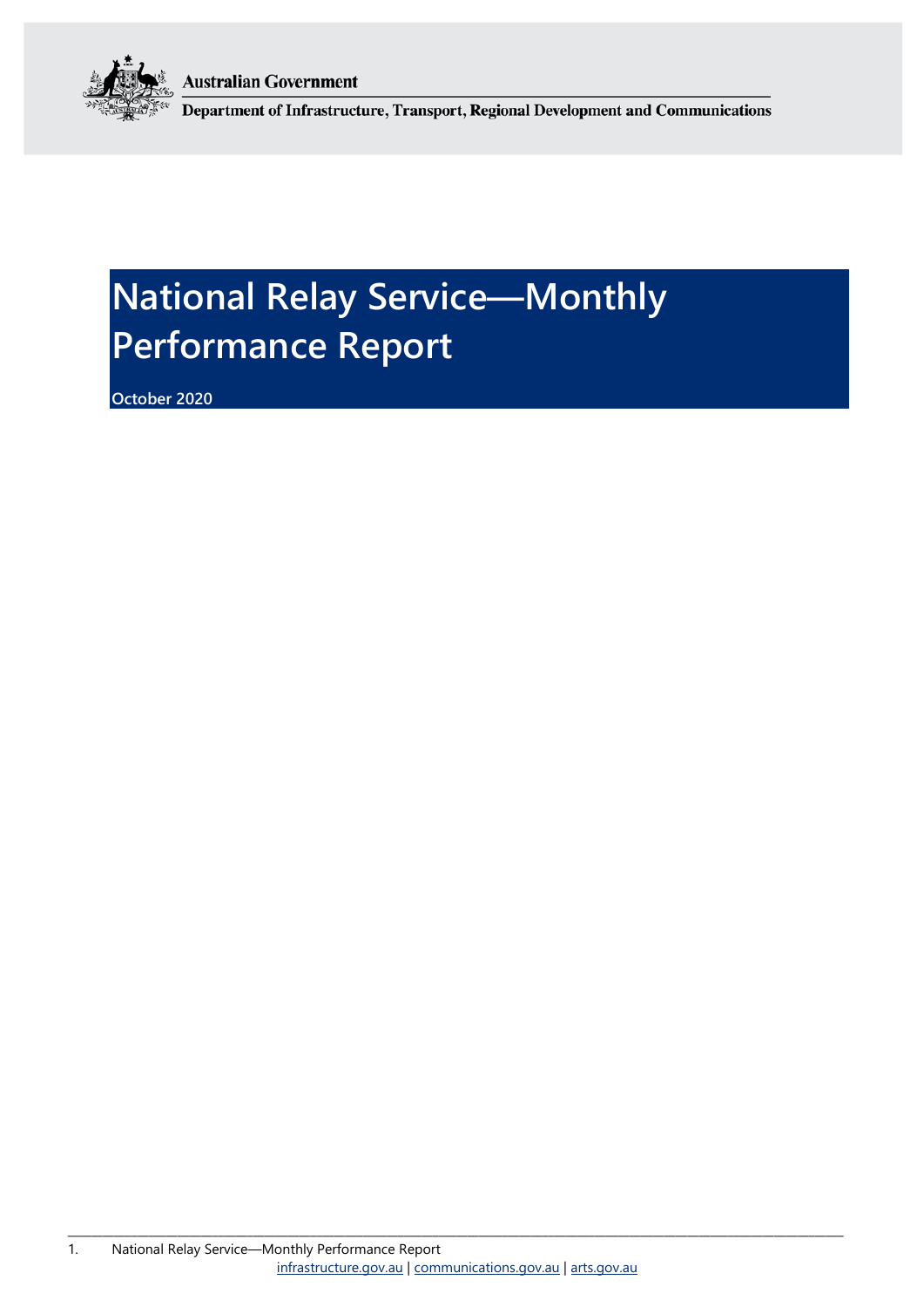#### © Commonwealth of Australia 2020 October 2020 / INFRASTRUCTURE

#### **Ownership of intellectual property rights in this publication**

Unless otherwise noted, copyright (and any other intellectual property rights, if any) in this publication is owned by the Commonwealth of Australia (referred to below as the Commonwealth).

#### **Disclaimer**

The material contained in this publication is made available on the understanding that the Commonwealth is not providing professional advice, and that users exercise their own skill and care with respect to its use, and seek independent advice if necessary.

The Commonwealth makes no representations or warranties as to the contents or accuracy of the information contained in this publication. To the extent permitted by law, the Commonwealth disclaims liability to any person or organisation in respect of anything done, or omitted to be done, in reliance upon information contained in this publication.

#### **Creative Commons licence**

With the exception of (a) the Coat of Arms; (b) the Department of Infrastructure, Transport, Regional Development and Communications photos and graphics; and (c) [OTHER], copyright in this publication is licensed under a Creative Commons Attribution 4.0 Australia Licence.

Creative Commons Attribution 4.0 Australia Licence is a standard form licence agreement that allows you to copy, communicate and adapt this publication provided that you attribute the work to the Commonwealth and abide by the other licence terms.

Further information on the licence terms is available from [https://creativecommons.org/licenses/by/4.0/.](https://creativecommons.org/licenses/by/4.0/) This publication should be attributed in the following way: © Commonwealth of Australia 2020.

#### **Use of the Coat of Arms**

The Department of the Prime Minister and Cabinet sets the terms under which the Coat of Arms is used. Please refer to the Commonwealth Coat of Arms — Information and Guidelines publication available at [www.pmc.gov.au.](http://www.pmc.gov.au/) 

#### **Contact us**

This publication is available in hard copy or PDF format. All other rights are reserved, including in relation to any Departmental logos or trade marks which may exist. For enquiries regarding the licence and any use of this publication, please contact:

Director—Publishing and Communications Communication Branch Department of Infrastructure, Transport, Regional Development and Communications GPO Box 594 Canberra ACT 2601 Australia Email: [publishing@communications.gov.au](mailto:publishing@communications.gov.au)

Websites: [www.infrastructure.gov.au](http://www.infrastructure.gov.au/) | [www.communications.gov.au](http://www.communications.gov.au/) | [www.arts.gov.au.](http://www.arts.gov.au/)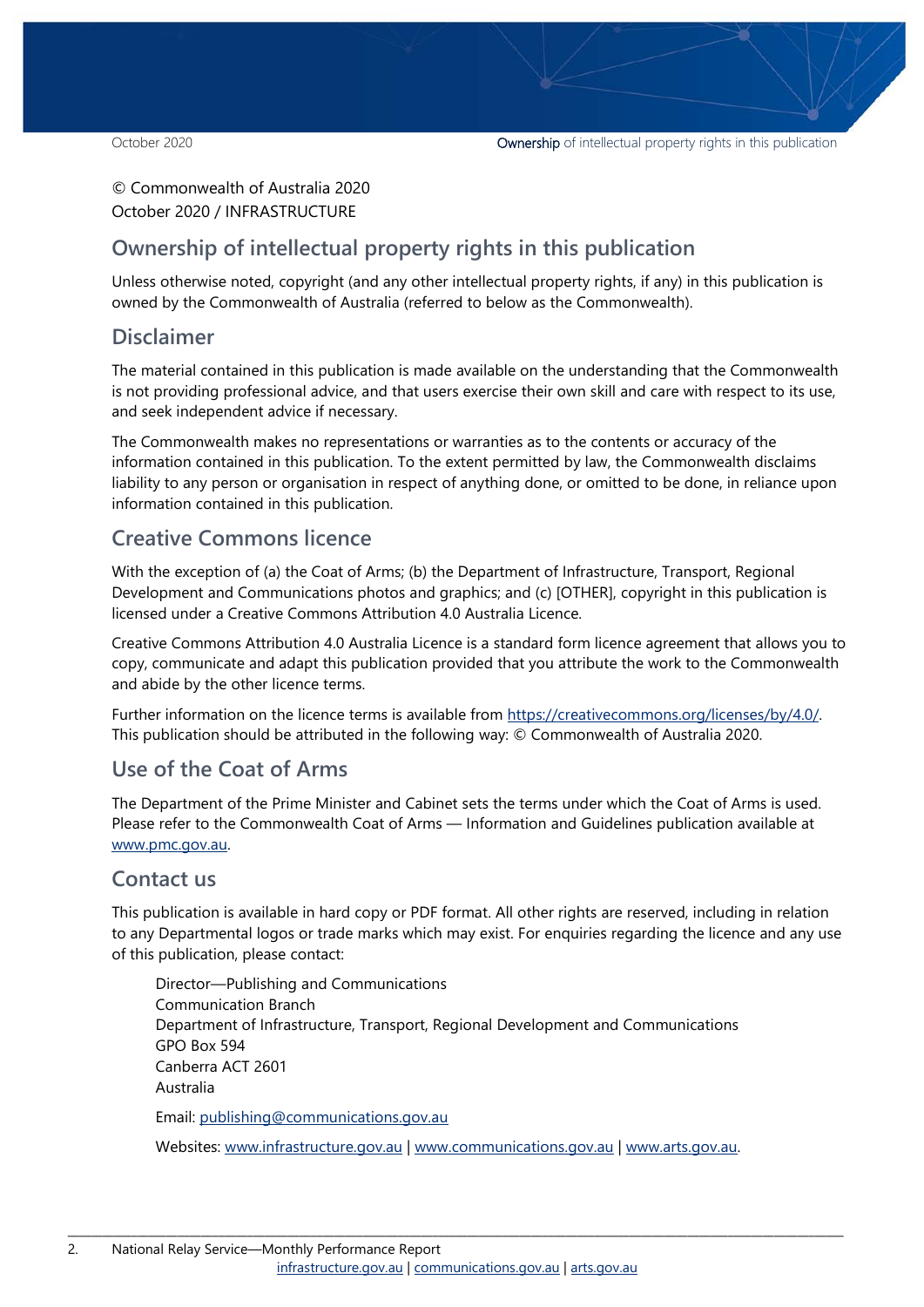#### October 2020

#### **Contents**

### Tables / images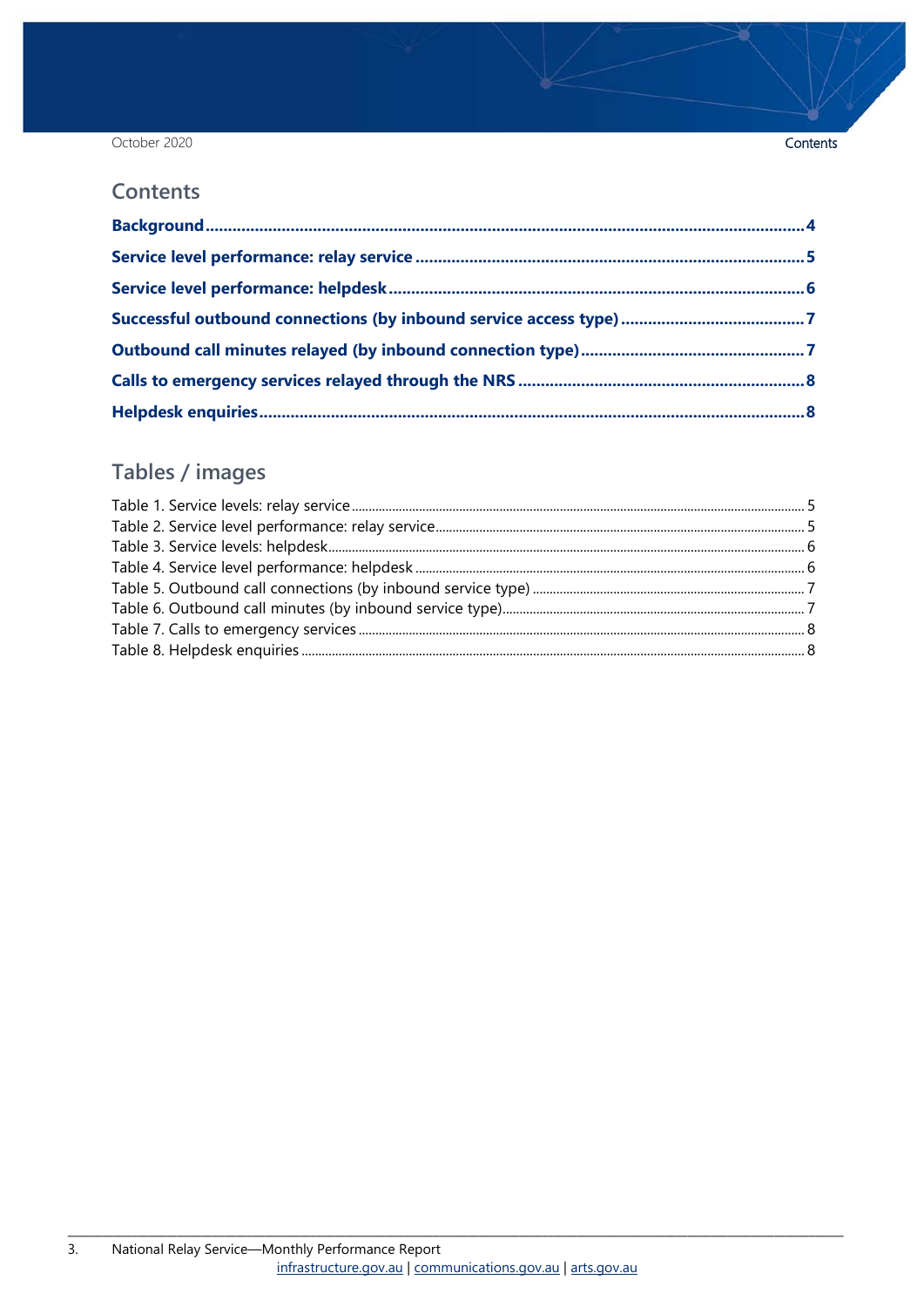October 2020 Background

## <span id="page-3-0"></span>**Background**

Concentrix, the National Relay Service (NRS) provider (relay and helpdesk services), submits activity and performance data to the Department of Infrastructure, Transport, Regional Development and the Arts (the Department). This information is used to review the performance of the NRS against agreed service levels as well as provide data and information about how the NRS has been used in that month.

The Department then reports on:

- NRS performance against agreed service levels, and
- information on how the NRS is used, including the number of successful outbound connections, the volume of outbound call minutes generated by each service access option, the number of calls to emergency services and the volume of different types of contact with the NRS helpdesk.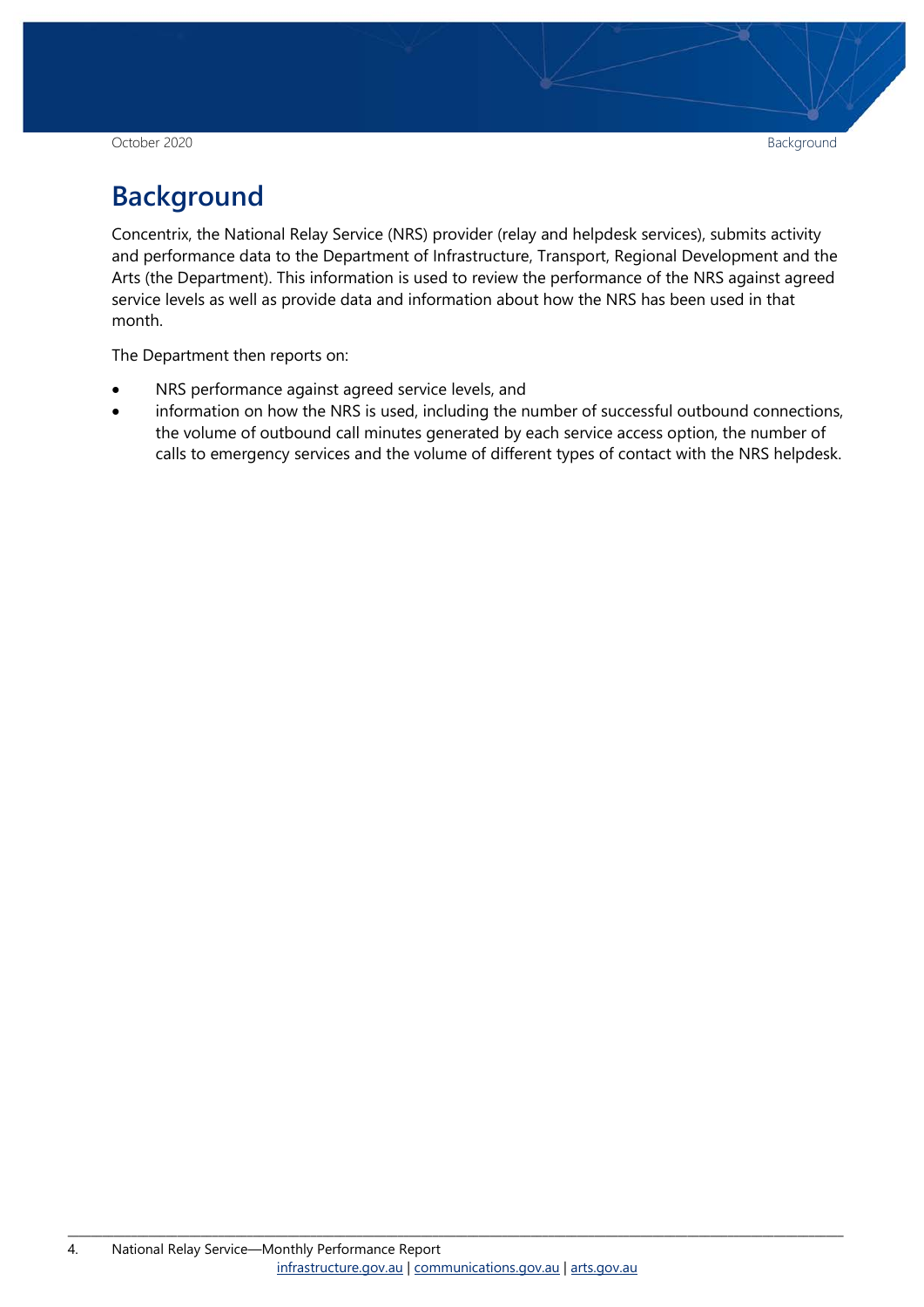### <span id="page-4-0"></span>**Service level performance: relay service**

The performance of the NRS is measured against the following service levels:

<span id="page-4-1"></span>

| Table 1. Service levels: relay service      |               |                                                                                                                                                                   |  |  |  |  |
|---------------------------------------------|---------------|-------------------------------------------------------------------------------------------------------------------------------------------------------------------|--|--|--|--|
| <b>Service level</b>                        | <b>Target</b> | <b>Description</b>                                                                                                                                                |  |  |  |  |
| Grade of Service 1 106<br>and 000 emergency | 85/5          | At least 85% of 106 and 000 calls are answered<br>by a call-taker within 5 seconds of reaching the<br>relevant answering point for the call. Measured<br>Monthly  |  |  |  |  |
| Grade of Service 2 106<br>and 000 emergency | 95/10         | At least 95% of 106 and 000 calls are answered<br>by a call-taker within 10 seconds of reaching the<br>relevant answering point for the call. Measured<br>Monthly |  |  |  |  |
| <b>Abandon Rate</b>                         | $< 5\%$       | No more than 5% of calls answered by a call taker<br>are abandoned after leaving the IVR or being<br>presented to the routing queue. Measured<br>Monthly          |  |  |  |  |
| <b>Grade of Service 3</b>                   | 85/10         | At least 85% of all other non-emergency calls are<br>answered by a call taker within 10 seconds                                                                   |  |  |  |  |
| <b>Grade of Service 4</b>                   | 80/120        | At least 80% of video relay calls are answered by<br>a call taker within 120 seconds                                                                              |  |  |  |  |

The performance for October 2020 against these service levels is outlined in the table below.

<span id="page-4-2"></span>

|  |  |  |  |  |  |  | Table 2. Service level performance: relay service |  |
|--|--|--|--|--|--|--|---------------------------------------------------|--|
|  |  |  |  |  |  |  |                                                   |  |

| <b>Service level</b>                        | October 2020 |
|---------------------------------------------|--------------|
| Emergency Calls Answered 85% $\leq$ 5 Sec   | 97.30%       |
| Emergency Calls Answered $95\% \leq 10$ Sec | 97.73%       |
| Abandoned Calls $\leq$ 5% $\leq$ 6 Sec      | 2.31%        |
| Calls Answered 85% $\leq$ 10 Sec            | 88.77%       |
| Video Relay Calls Answered 80% ≤ 120 Sec    | 88.56%       |

The service provider has reported meeting all of the five service levels in October 2020.

The Department considers the performance of the service provider to be consistent with its obligations in the Services Agreement.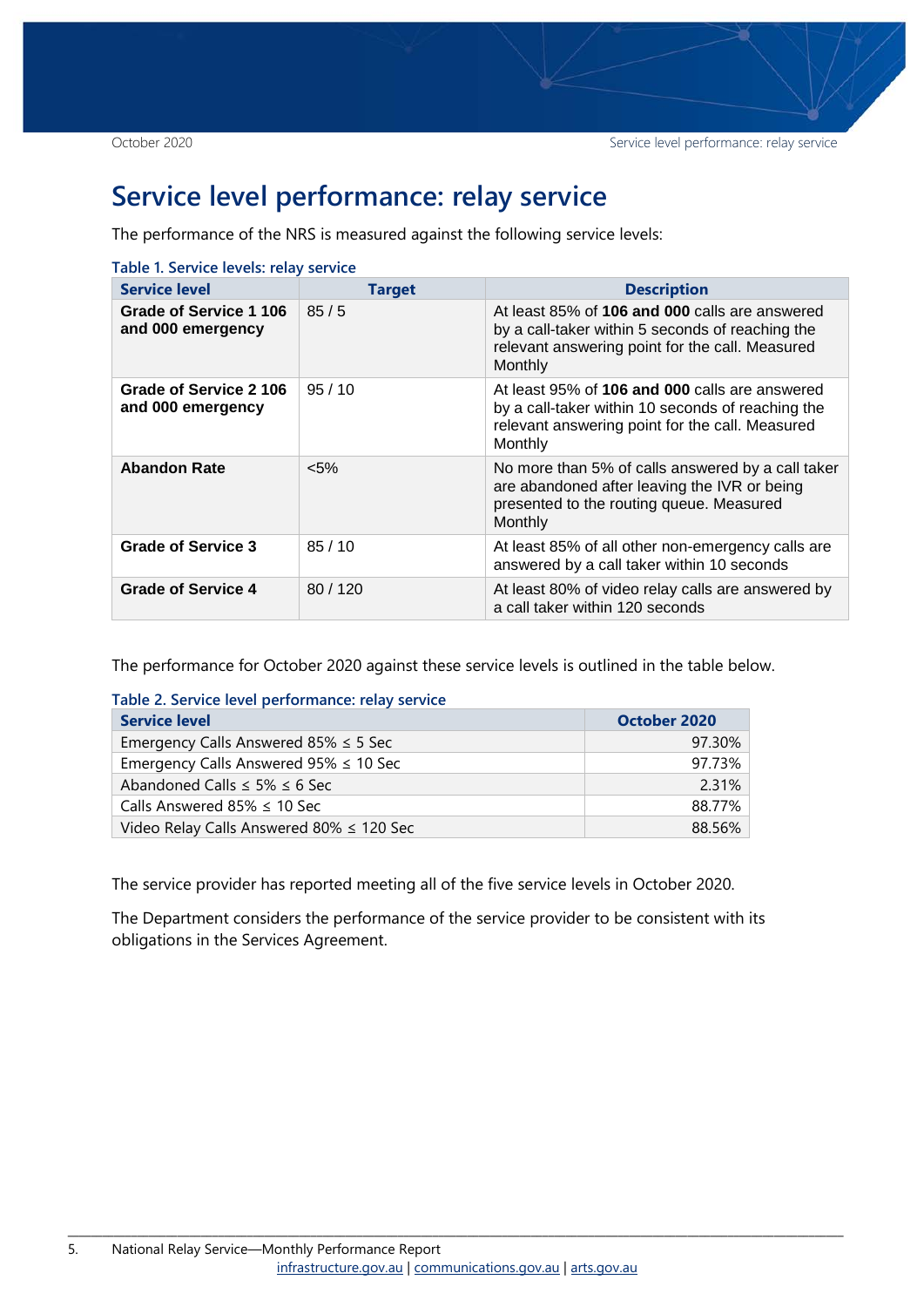### <span id="page-5-0"></span>**Service level performance: helpdesk**

The NRS helpdesk's performance is measured against the following service levels:

<span id="page-5-1"></span>

| Table 3. Service levels: helpdesk |                         |                                                                                                                                                                                                                                                                                                                   |  |  |  |  |  |
|-----------------------------------|-------------------------|-------------------------------------------------------------------------------------------------------------------------------------------------------------------------------------------------------------------------------------------------------------------------------------------------------------------|--|--|--|--|--|
| <b>Service level</b>              | <b>Target</b>           | <b>Description</b>                                                                                                                                                                                                                                                                                                |  |  |  |  |  |
| <b>Grade of Service</b>           | 80/30                   | 80% of all telephone calls answered by a call taker<br>within 30 seconds                                                                                                                                                                                                                                          |  |  |  |  |  |
| Acknowledgement                   | $>85\%$ in 4 hours      | Must acknowledge greater than 85% of all<br>enquiries received through public NRS email<br>addresses or forms from Accesshub or from<br>Helpdesk users within four hours where the<br>enquiry is received before 2 pm (AEST) on a<br>business.<br>Day or otherwise by 12 noon (AEST) on the next<br>business day. |  |  |  |  |  |
| <b>Contact Resolution</b>         | >85% in 2 business days | Resolve greater than 85% of all enquiries received<br>within 2 business days.                                                                                                                                                                                                                                     |  |  |  |  |  |
| <b>Complaint Resolution</b>       | Within 20 business days | All complaints received are resolved within 20<br>business days of them being raised                                                                                                                                                                                                                              |  |  |  |  |  |

The performance for October 2020 against these service levels is outlined in the table below.

<span id="page-5-2"></span>

| <b>Service level</b>                                           | October 2020 |
|----------------------------------------------------------------|--------------|
| Helpdesk Calls Answered 80% $\leq$ 30 Sec                      | 96.46%       |
| Helpdesk Acknowledgement time 85% $\leq$ 4 hours               | 99.94%       |
| Helpdesk Contact Resolution Time 85% $\leq$ 2 days             | 99.53%       |
| Helpdesk Complaint Resolution Time % complaints within 20 days | 100%         |

The service provider has reported fully meeting all service levels in October 2020.

The Department considers the performance of the service provider to be consistent with its obligations in the Services Agreement.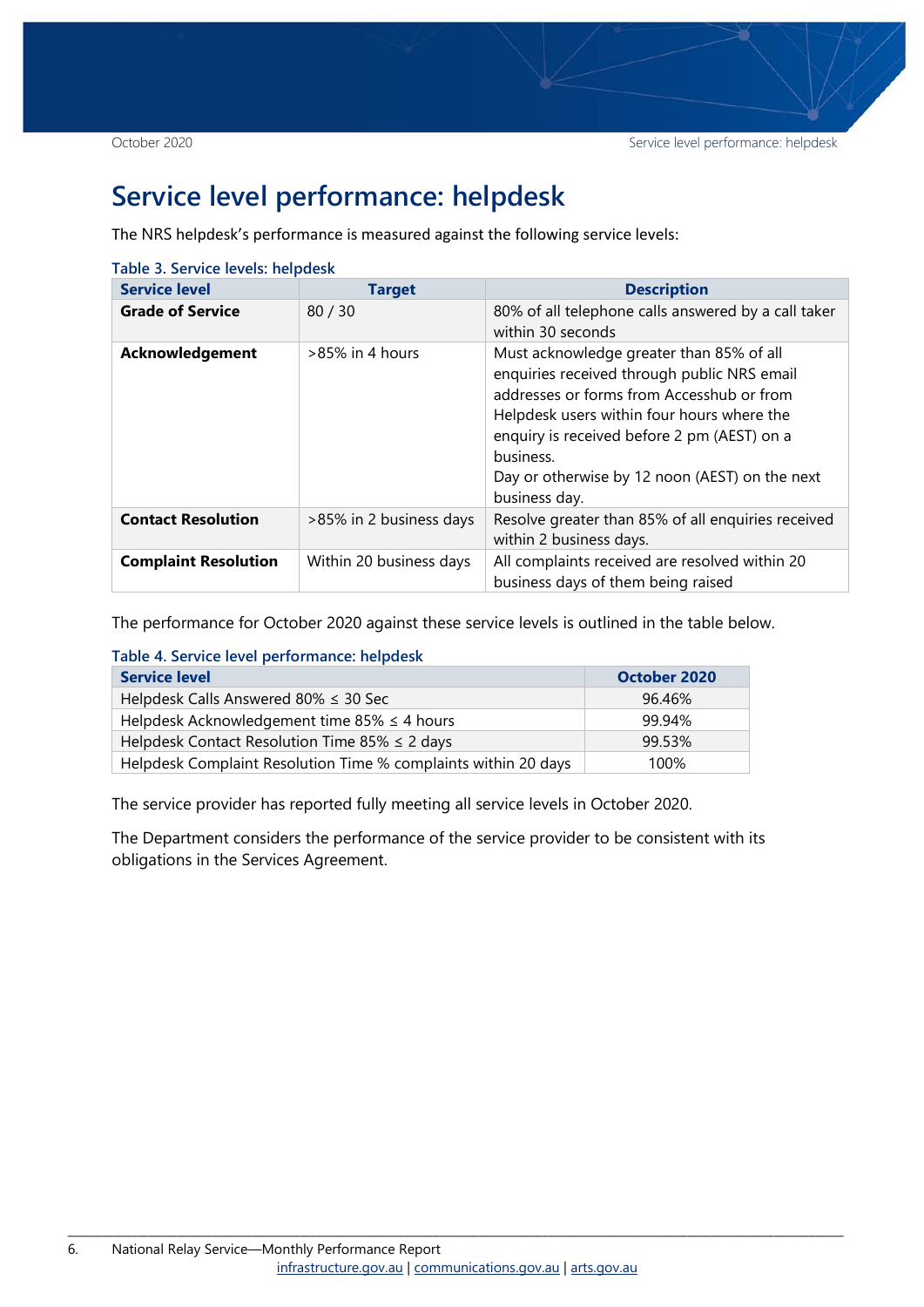### <span id="page-6-0"></span>**Successful outbound connections (by inbound service access type)**

The table below shows a breakdown of the successful outbound connections for each NRS inbound service access type in October.

| <b>Service type</b> | <b>Outbound calls</b> |  |  |  |  |  |
|---------------------|-----------------------|--|--|--|--|--|
| <b>NRS Captions</b> | 525                   |  |  |  |  |  |
| <b>NRS SMS</b>      | 4,717                 |  |  |  |  |  |
| <b>NRS Chat</b>     | 16,244                |  |  |  |  |  |
| Voice Relay         | 168                   |  |  |  |  |  |
| Video Relay         | 4,022                 |  |  |  |  |  |
| <b>NRS TTY</b>      | 3,225                 |  |  |  |  |  |
| <b>Total</b>        | 28,881                |  |  |  |  |  |

<span id="page-6-2"></span>

|  | Table 5. Outbound call connections (by inbound service type) |  |  |
|--|--------------------------------------------------------------|--|--|
|  |                                                              |  |  |

A total of 28,881 successful outbound connections were made by the NRS in October 2020.

NRS Chat accounted for over 56% of outbound connections made for October. NRS SMS was the next most utilised technology with just over 16% of connections, with all other technologies collectively accounting for the remaining 28% of connections.

## <span id="page-6-1"></span>**Outbound call minutes relayed (by inbound connection type)**

The table below shows a breakdown of the outbound call minutes for each inbound connection type for October 2020.

| <b>Service type</b> | <b>Call minutes</b> |
|---------------------|---------------------|
| <b>NRS Captions</b> | 1,825.17            |
| <b>NRS SMS</b>      | 50,942.62           |
| <b>NRS Chat</b>     | 111,032.52          |
| Voice Relay         | 1,204.13            |
| Video Relay         | 27,121.48           |
| <b>NRS TTY</b>      | 19,814.50           |
| <b>Total</b>        | 211,940.42          |

<span id="page-6-3"></span>**Table 6. Outbound call minutes (by inbound service type)**

A total of 211,940.42 call minutes were relayed in October 2020. The main contributor to call minutes was NRS Chat, accounting for 52% of all call minutes, followed by NRS SMS at over 24%.